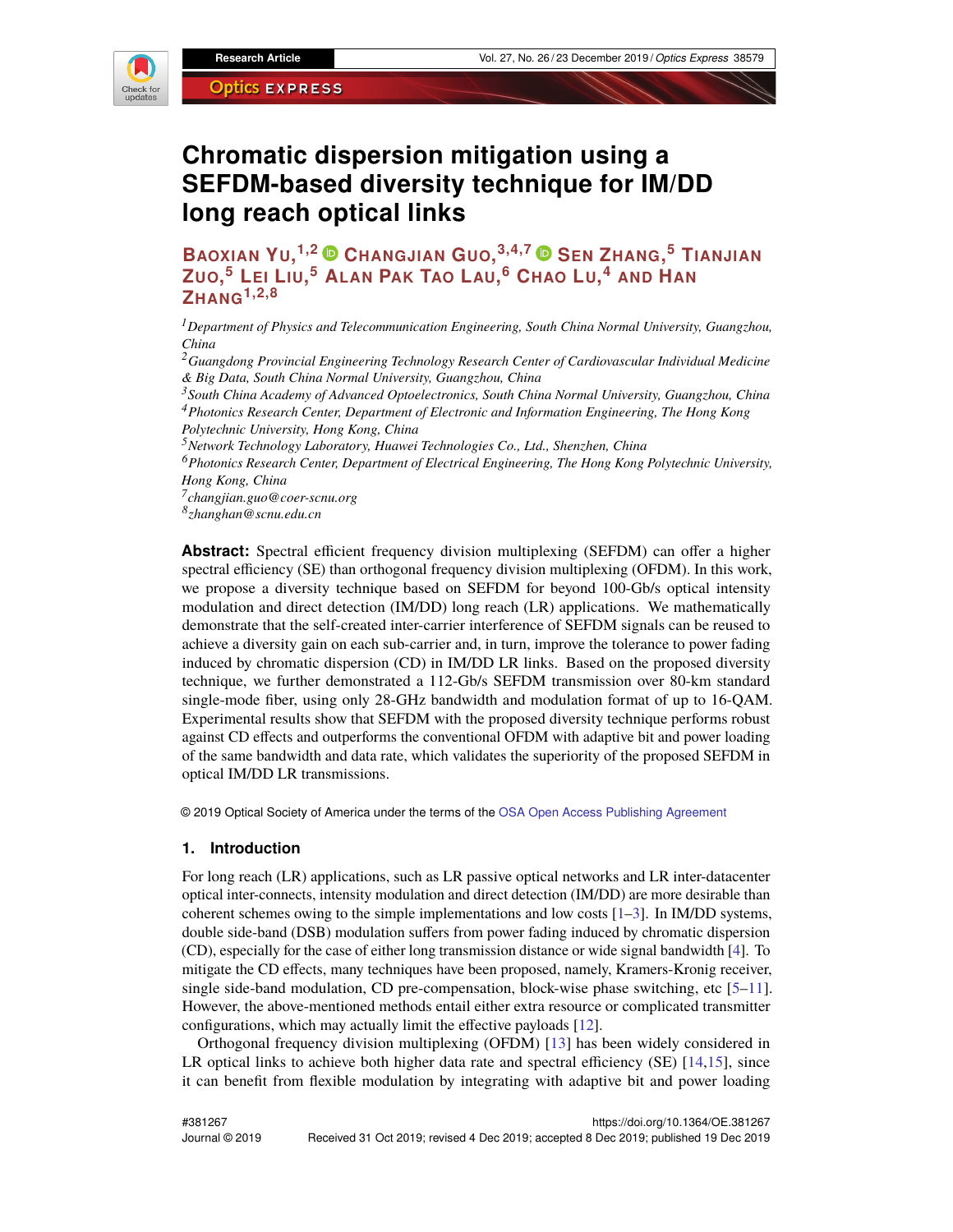(ABPL) [\[16–](#page-12-8)[18\]](#page-12-9). Recently, spectrally efficient frequency division multiplexing (SEFDM), as an alternative discrete multi-tone (DMT) technology, received extensive attentions in optical communications due to its potential of improving SE in comparison with OFDM [\[19–](#page-12-10)[23\]](#page-12-11). Similar to OFDM, SEFDM is robust to inter-symbol interference (ISI) with the aid of zero-padded guard interval (GI) [\[24\]](#page-12-12). It has also been reported that SEFDM can take advantage of the self-introduced inter-carrier interference (ICI) and enjoy a better immunity against the power fading under CD channels [\[25\]](#page-12-13). As a consequece, SEFDM has the potential in the application of high speed LR optical links.

In this work, we study the problem of SEFDM for LR transmissions, and propose a diversity technique with adaptive bit loading to mitigate the CD effects, while achieving a higher data rate. The motivation behind the proposed scheme is that, SEFDM can take advantage of cross talk on adjacent sub-carriers by using the principle of maximum ratio combining (MRC), and in turn, achieves a diversity gain on each sub-carrier. Through mathematical analysis, we show that SEFDM with the proposed diversity technique can provide better tolerance to power fading in comparison with OFDM. Furthermore, we successfully demonstrated a 112-Gb/s SEFDM IM/DD transmission over 80-km of standard single-mode fiber (SSMF) with simplified bit loading, where a modulation up to 16-QAM was employed with only 28-GHz bandwidth. Experimental results show that SEFDM with the proposed diversity technique outperforms the conventional OFDM with adaptive bit and power loading of the same bandwidth and bit rate for LR applications.

# **2. Operating principle**

#### *2.1. SEFDM system model*

As has been elaborated in [\[19\]](#page-12-10), SEFDM is in principle a non-orthogonal DMT technology, where the frequency-domain symbols  $S_k$ ,  $k = 1, 2, ..., N$  are modulated on sub-carriers in the conjugate symmetry property as

$$
S_{N_f-k} = S_k^*,\tag{1}
$$

where *N* and  $N_f \geq 2N + 2$  denote SEFDM symbol-size and the size of fast Fourier transform (FFT), respectively, and superscript <sup>∗</sup> stands for the conjugate operation. For the index of sub-carriers without carrying information signals, i.e.,  $k = 0, N + 1, N + 2, \ldots, N_f - N - 1$ , zeros are padded for ease of performing an *Nf*-point inverse FFT (IFFT), and the resulting real-valued time-domain signals are given by

$$
x_n = \sum_{k=0}^{N_f - 1} S_k \exp\left(\frac{j2\pi kn}{N_f}\right), n = 0, 1, \dots, N_f - 1.
$$
 (2)

Compared with OFDM, where all the outputs after IFFT are transmitted to guarantee the orthogonality among sub-carriers, SEFDM can improve the SE and data rate by shortening the signal duration [\[19\]](#page-12-10). To elaborate a little further, SEFDM transmits only the first  $N_1 \leq N_f$  IFFT results, and thus, the bandwidth compression factor (BCF) of SEFDM is defined by

$$
\alpha = \frac{N_1}{N_f}.\tag{3}
$$

For constellations with a cardinality of *M*, e.g., *M*-QAM, the SE of OFDM and SEFDM are respectively given by

$$
\eta_O = \log_2 M,\tag{4}
$$

and

$$
\eta_S = \frac{\log_2 M}{\alpha}.\tag{5}
$$

From above, SEFDM can achieve a higher SE of  $(1 - \alpha)/\alpha \times 100\%$  in comparison with OFDM.<br>In particular, SEFDM is identical to OFDM only when  $\alpha = 1$ . In particular, SEFDM is identical to OFDM only when  $\alpha = 1$ .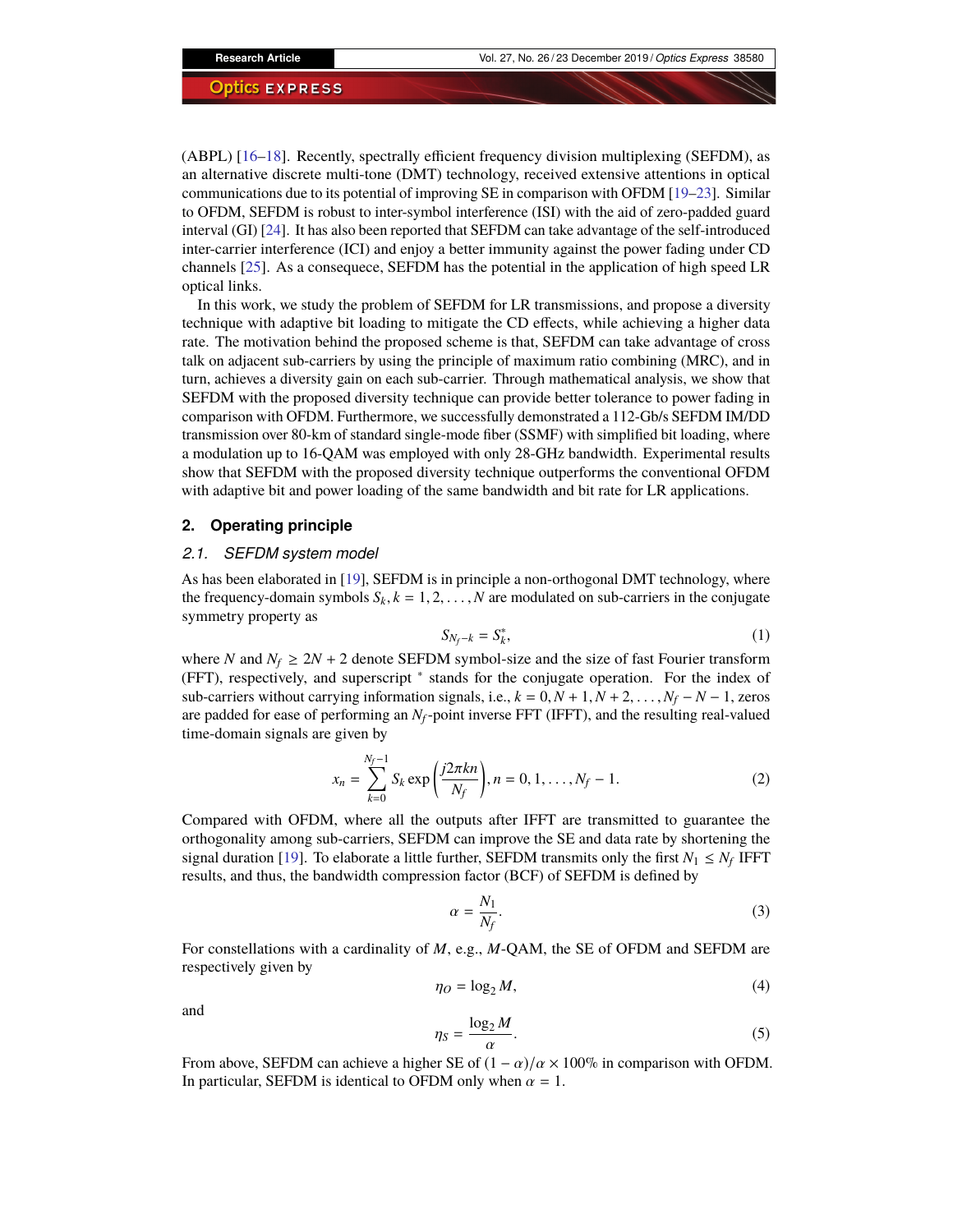Consider LR optical fiber channels, the quasi-static channel response reads

$$
H_k = \cos\left(\frac{4\pi LD(kAf)^2}{cN_f^2}\right), k = 1, 2, \dots, N
$$
 (6)

where *L* and *D* denotes the length of fiber and CD value, respectively,  $\lambda$  is the center wavelength, *f* and *c* stand for signal bandwidth and speed of light in vacuum, respectively.

Similar to OFDM, SEFDM employs a GI in time-domain to avoid ISI prior to transmission, as illustrated in Fig. [1.](#page-2-0) At the receiver, the FFT outputs read [\[24\]](#page-12-12)

$$
Y_k = H_k W_{k,k} S_k + H_k \sum_{i=1, i \neq k}^{N} W_{k,i} S_i + Z_k,
$$
 (7)

where  $Z_k$  denotes zero-mean additive white Gaussian noise (AWGN) with a variance of  $\alpha \sigma^2$ , and

$$
W_{k,i} = \frac{1}{N_f} \sum_{n=0}^{N_1 - 1} \exp\left(\frac{-j2\pi n(k - i)}{N_f}\right),\tag{8}
$$

where  $W_{k,i}$ ,  $k = i$  and  $k \neq i$  denote the weighted factors of the desired symbol and ICI, corrsponding to the first and the second items on right-hand-side of (7), respectively. It is noted that ICI of SEFDM is raised by the loss of orthogonality among sub-carriers, which is different from OFDM.



<span id="page-2-0"></span>Fig. 1. SEFDM transceiver diagram.

# *2.2. Proposed diversity technique*

Motivated by [\[25\]](#page-12-13), we notice that SEFDM can achieve a diversity gain on a specific sub-carrier by taking advantage of the resulting signals after ICI cancellation. In this paper, we further elaborate the principle.

Recall (7) and employ decision-feedback for ICI cancellation [\[26\]](#page-12-14), the received signal of  $S_k$ dispersed on  $n^{th}$  sub-carrier can be given by

$$
Y_{n,k} = Y_n - H_n \sum_{i=1, i \neq k}^{N} W_{n,i} \tilde{S}_i
$$
  
=  $H_n W_{n,k} S_k + \Delta_n + Z_n,$  (9)

where  $\Delta_n$  denotes the residual interference induced by decision-feedback, i.e.,

$$
\Delta_n = H_n \sum_{i=1, i \neq k}^N W_{n,i} (S_i - \tilde{S}_i), \qquad (10)
$$

where  $\tilde{S}_i$  stands for the initial detection of  $S_i$ .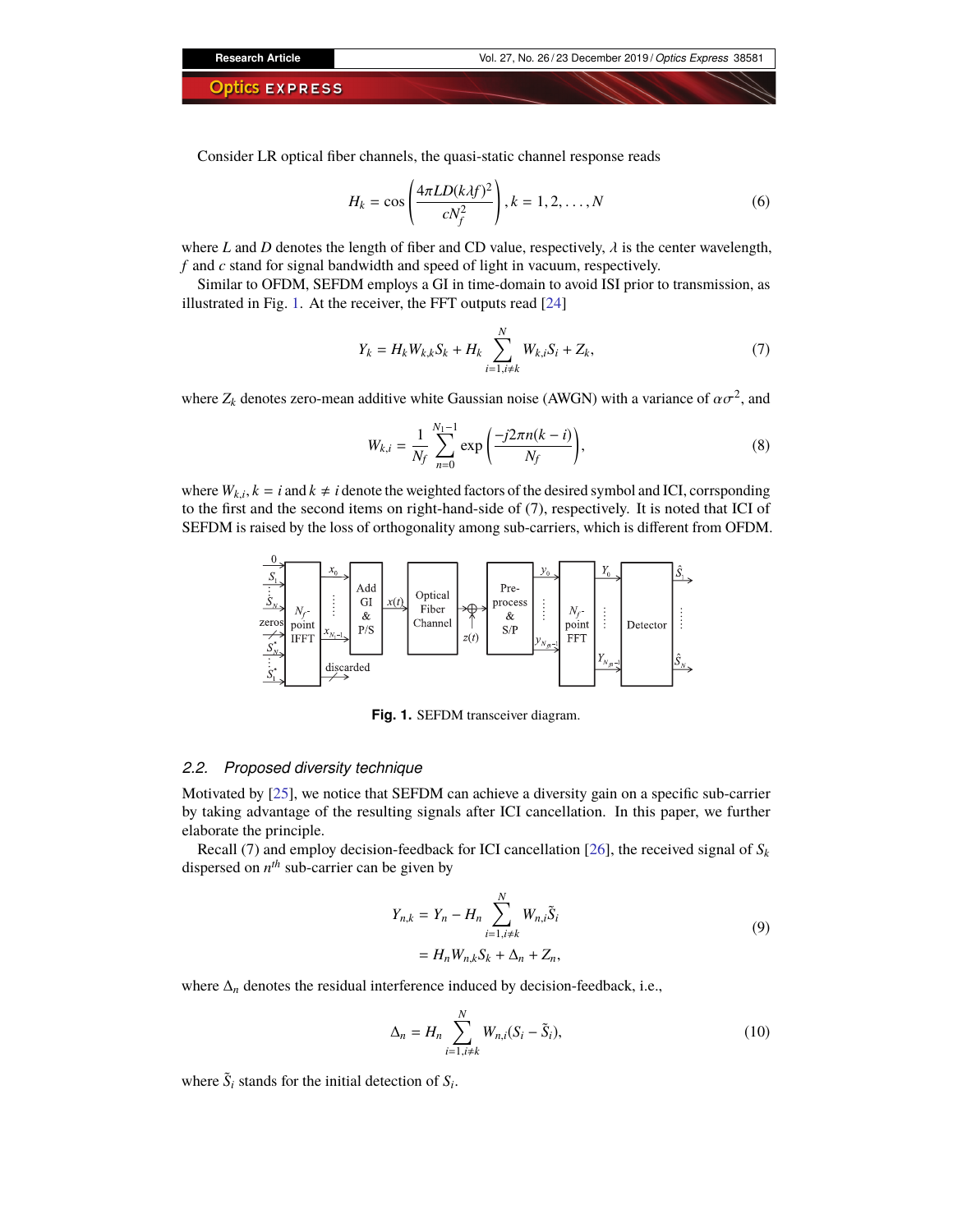In this case, an *N*-dimensional vector  ${Y_{n,k}}$  can be jointly considered for the decision on  $S_k$ , and thereby, MRC can be adopted to achieve a diversity gain on a specific sub-carrier, i.e.,

$$
\hat{S}_k = \frac{\sum_{n=1}^N H_n^* W_{n,k}^* Y_{n,k}}{\sum_{n=1}^N |H_n W_{n,k}|^2} \n= S_k + \frac{\hat{Z}_k}{G_k},
$$
\n(11)

where  $\hat{Z}_k$  denotes the equivalent interference after MRC.

$$
\hat{Z}_{k} = \frac{\sum_{n=1}^{N} H_{n}^{*} W_{n,k}^{*} (\Delta_{n} + Z_{n})}{\sqrt{\alpha \sum_{n=1}^{N} |H_{n} W_{n,k}|^{2}}},
$$
\n(12)

and

$$
G_k = \sqrt{\frac{\sum_{n=1}^{N} |H_n W_{n,k}|^2}{\alpha}}.
$$
\n(13)

Clearly, the optical fiber channel response at *k*-th sub-carrier after MRC, i.e.,  $G_k$  in (13), is in fact the weighted channel response of  $H_k$  (without MRC) in (6) over whole sub-carriers.

In general, the performance of detection in (11) depends on the frequency selectivity of channel response, i.e., var $\{|G_k|^2\}$ , where var $\{\cdot\}$  denotes the variance [\[24\]](#page-12-12). To be specific, the smaller the variance of  $|G_k|^2$  is, the better the performance of detection in (11) can be obtained.

**Proposition 1** For SEFDM with MRC, the frequency selectivity of channel response  $\text{var} \{ |G_k(\alpha_1)|^2 \}$ *is directly proportional to* α.

*Proof:* See Appendix.

From *Proposition* 1 and (13), we have var $\{|G_k(\alpha)|^2\} < \text{var}\{|G_k(1)|^2\} = \text{var}\{|H_k|^2\}$ ,  $\forall \alpha < 1$ ,<br>bich indicates that the equivalent channel response  $G_k$  is more 'flat' than that of H<sub>s</sub> by taking which indicates that the equivalent channel response  $G_k$  is more 'flat' than that of  $H_k$  by taking advantages of MRC. This conclusion is identical to that of [\[24\]](#page-12-12), where the latter is a special case of *Proposition* 1.

Ideally, as  $\alpha$  decreases from 1 to 0, SEFDM can benefit more from the proposed diversity technique using MRC in (11). In the case of small  $\alpha$  or low signal-to-noise ratio (SNR), however, the residual ICI  $\Delta_n$  might significantly degrade the performance. Nevertheless, for practical ranges of  $\alpha \geq 0.6$  [\[27](#page-12-15)[,28\]](#page-12-16) in high SNR scenarios, the maximum likelihood (ML) detection can be adopted to remove ICI favorably, and in turn, yield an improvement of ultimate performance in comparison with OFDM.

We carried out simulations to validate the above expectations, where symbol-size and FFT size of SEFDM are  $N = 62$  and  $N_f = 128$ , respectively. For simplicity, 4-QAM modulation is considered. We set  $N_1 = 96$  and  $N_1 = 102$  to perform SEFDM with  $\alpha = 0.75$  and  $\alpha = 0.80$ , respectively, and the signal bandwidth is fixed as 28-GHz. Besides, an 80-km SSMF link with center wavelength of 1550.12-nm and CD value of 16-ps/(nm·km) is considered. In this work, we employ the log-MAP Viterbi decoding method to remove ICI [\[19\]](#page-12-10).

Figure [2\(](#page-4-0)a) compares the channel response of an 80-km SSMF link with and without MRC, which corresponds to  $G_k$  and  $H_k$ , repectively. As shown in Fig. [2\(](#page-4-0)a), the former can benefit significantly from the diversity gain of whole sub-carriers, and is indeed more 'flat' than the latter. Clearly, the result is consistent with *Proposition* 1 and the analysis therein. Specifically, a maximum gain of 30dB in channel response can be reached, which indicates that the proposed SEFDM-based diversity technique can effectively mitigate the frequency selectivity in CD channels.

In addition, we evaluated the performance comparison between SEFDM with the proposed diversity technique and OFDM over 80-km SSMF with AWGN. Note that the system parameters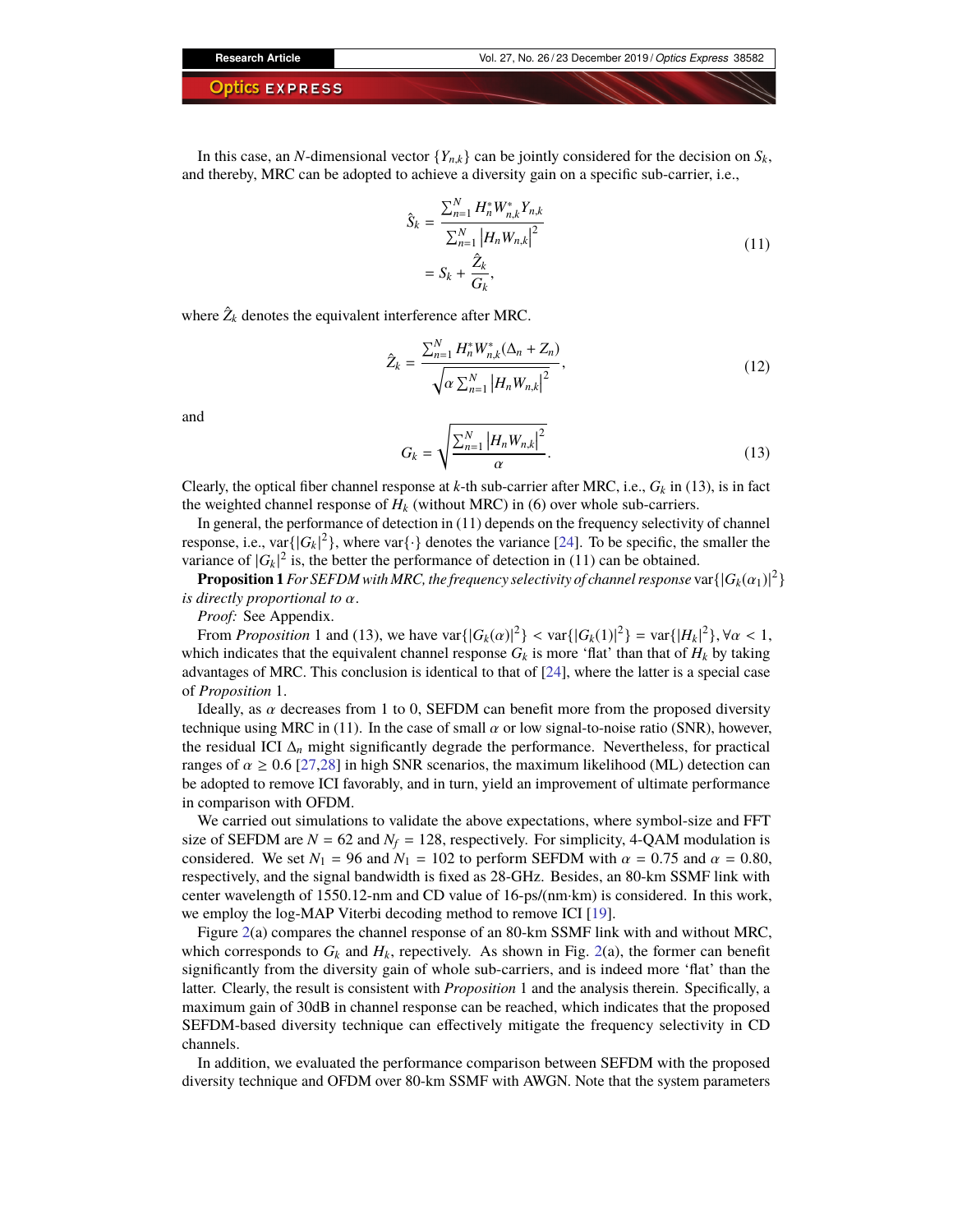

<span id="page-4-0"></span>**Fig. 2.** (a) Simulated channel response of the proposed SEFDM with  $\alpha = 0.80$  through an 80-km SSMF link. (b) Simulated BER performance of the SEFDM with the proposed diversity technique at  $\alpha = 0.75$  using 4-QAM modulation in 80-km CD channel. (c) BER and SE at various BCFs when SNR=18dB.

of SEFDM and OFDM are totally the same, and both use 4-QAM constellation. Figure [2\(](#page-4-0)b) shows the bit error rate (BER) performance of the proposed scheme with  $\alpha = 0.75$  in comparison with OFDM. Clearly, SEFDM outperforms OFDM attributed to the diversity gain, while yielding a spectral gain of 33.33% simultaneously.

We also examined the effect of BCF on the performance of the proposed SEFDM. As illustrated in Fig. [2\(](#page-4-0)c), SE of the proposed SEFDM is inversely proportional to the BCF, which corresponds to (5), while BER is a convex function of  $\alpha$ . To be specific, the BER performance is enhanced at the early stage and then degrades as BCF decreases, and the best performance is achieved at  $\alpha \approx 0.65$ . This is reasonable by *Proposition* 1 and corresponding analysis that SEFDM with smaller BCF benefits more from diversity gain with slight noise amplification when  $\alpha > 0.65$ . However, in the case of  $\alpha$  < 0.65, the performance degradation resulted from the noise amplification is more significant than the diversity gain due to the increment of residual ICI. As a consequence, we can conclude from Fig. [2\(](#page-4-0)c) that there is a trade-off between SE and BER performance, and a moderate BCF is recommended for the proposed scheme.

# **3. Experimental setup**

The experimental setup is shown in Fig. [3.](#page-5-0) Based on extensive simulations, a moderate FFT size ranging from 64 to 256 is recommended. The SEFDM signals were generated offline. Specifically, in order to generate the real-valued SEFDM signal, data were modulated on 2*nd* −63*rd* sub-carriers and mapped conjugate symmetrically into 67*th* − 128*th* ones, while the other sub-carriers were zero-padded. After IFFT, the last  $N_f - N_1$  time-domain samples were discarded to form a SEFDM block, which was padded with GI of 32-point zeros to mitigate inter-block interference. Note that cyclic prefix may be no longer suitable for SEFDM due to the loss of orthogonality among sub-carriers, while zero-padded GI can formulate a circulant structure to facilitate a one-tap frequency domain equalization [\[24\]](#page-12-12). The occupied bandwidth of the generated signals in this work was 28-GHz, since the sample rate was set to 56-Gsa/s. After parallel/serial (P/S) conversion, 1920 blocks of SEFDM signals as well as the pilot signals, including one block of timing synchronization pattern and 128 blocks of OFDM training sequences were up-sampled to 100-Gsa/s using digital linear interpolation. To avoid high peak-to-average power ratio issue, clipping technique was considered as in [\[29\]](#page-13-0). The whole signals were then loaded into a digital-to-analog converter (DAC) operating at *fs*=100-Gsa/s, before modulated through a Mach Zehnder modulator (MZM) to form the DSB signals. The optical carrier used in this experiment had a center wavelength of 1550.12-nm. After 80-km SSMF transmission, a variable optical attenuator (VOA) was used to adjust the received optical power (ROP) before an Erbium doped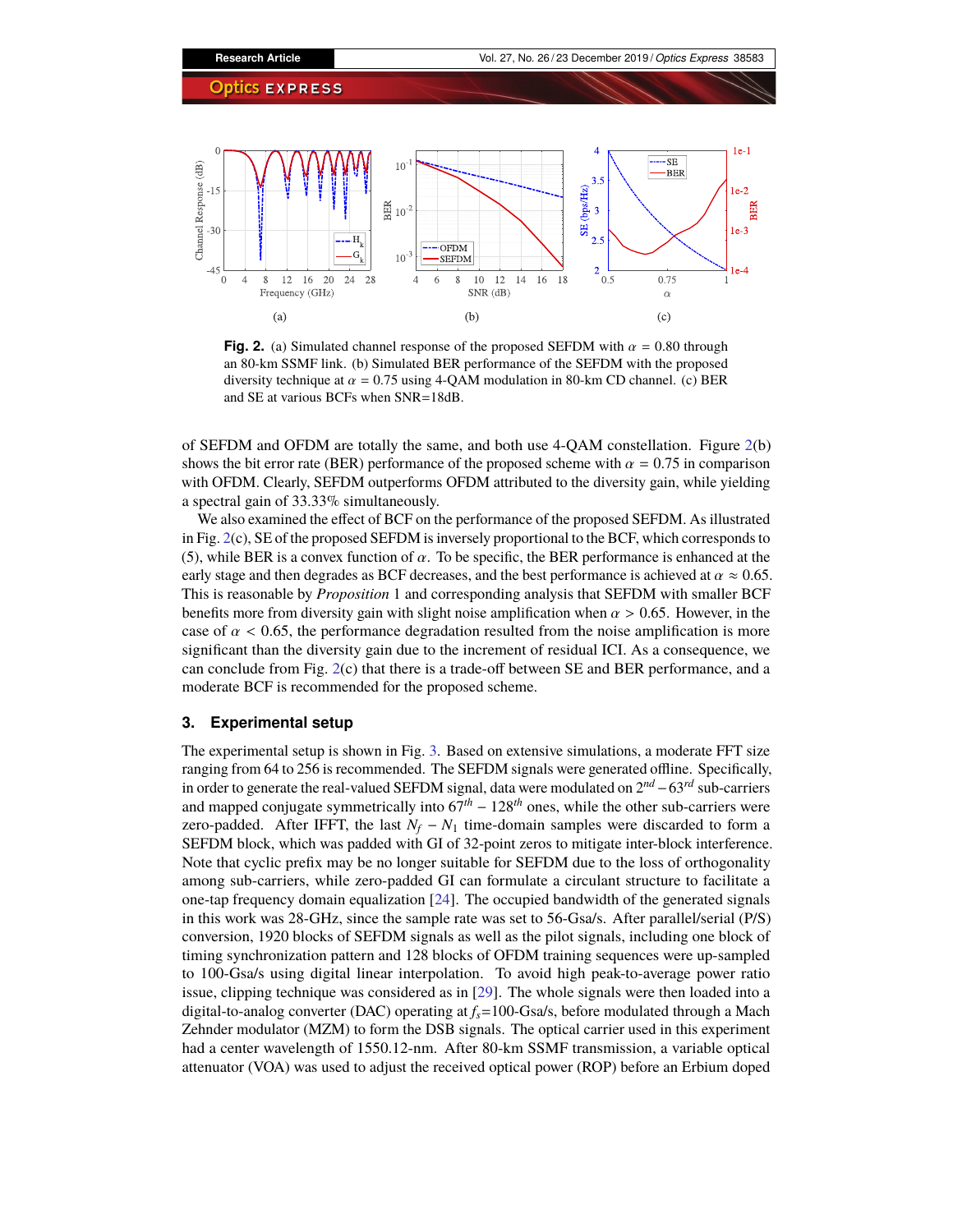fiber amplifier (EDFA) with a noise figure of about 4.3-dB. The optical signals were filtered and then detected by a photo-diode (PD) with a bandwidth of 43-GHz. The electrical signals after PD were digitized by a 160-Gsa/s real time oscilloscope and then processed off-line. The main off-line DSP procedures include timing synchronization, serial/parallel (S/P) conversion, GI processing followed by FFT, channel estimation and equalization, as well as detection using our log-MAP Viterbi decoding scheme with 32 surviving paths.



<span id="page-5-0"></span>**Fig. 3.** Experimental setup.

For reference, we also conducted experiments on conventional ABPL-OFDM since it has been widely applied to LR optical links [\[30\]](#page-13-1). The systematic parameters are shown in Table [1.](#page-5-1) For fairness of comparison, both ABPL-OFDM and SEFDM signals used the same bandwidth and the same bit rates. To be spcific, the bit allocations of ABPL-OFDM are determined by both the bit rates of the proposed SEFDM and Chow's algorithm [\[31\]](#page-13-2), and the contellation alphabet ranges from 4-QAM to 128-QAM. Note that Chow's algorithm can achieve a more flexible and precise ABPL using more sub-carriers in a fixed bandwidth, and in turn, yield a better performance. Hence, the FFT size of ABLP-OFDM was increased to 1024, with *N* = 288 sub-carriers modulating data symbols, where the signal bandwidth is  $\frac{288}{1024}f_s = 28.125 \text{-} \text{GHz}.$ 

<span id="page-5-1"></span>**Table 1. Systematic Parameters Used for Experiments**

| Parameter    |     | $N_f$ | $N_{1}$ | $\alpha$   |            | constellations     |
|--------------|-----|-------|---------|------------|------------|--------------------|
| <b>SEFDM</b> | 62  | 28    | 96.102  | 0.75, 0.80 | $28-GHz$   | $4-QAM$ , $16-QAM$ |
| <b>OFDM</b>  | 288 | 1024  | 1024    |            | 28.125-GHz | up to $128-QAM$    |

# **4. Results and discussions**

We first explored the B2B performance of both the proposed SEFDM and the conventional ABPL-OFDM. 16-QAM symbols were modulated in 62 sub-carries of SEFDM with BCF of 0.75 since no fadings exist in B2B scenarios, while ABPL-OFDM employed Chow's algorithm [\[31\]](#page-13-2) for bit allocations to achieve the same bit rate of 150-Gb/s. As shown in Fig. [4,](#page-6-0) both schemes achieve similar performance, while the proposed SEFDM yields a receiver sensitivity improvement of 1.5dB at the hard-decision forward error correction (HD-FEC) limit (BER = 3.8e-3). This fact is attributed to the lower constellation cardinality of the proposed SEFDM in limited SNR cases.

We then employed a simplied bit loading scheme for SEFDM to increase the bit rate according to the measured SNR after 80-km SSMF transmission. To be specific, we considered 4-QAM and 16-QAM modulations and set a variable SNR margin to determine the bit allocations for all sub-carriers. Note that higher order modulations can also be used, however, 16-QAM is sufficient to achieve a bit rate of 112-Gb/s in the following experiments thanks to the higher SE of SEFDM. Combining with various values of BCF, the corresponding bit rates can be illustrated in Table [2.](#page-6-1) For example, when SNR margin was set as 18-dB, 16-QAM was modulated on 26 sub-carriers with SNR  $\geq$ 18-dB, otherwise 4-QAM was employed.

Next, we evaluated the performance of the proposed diversity technique of SEFDM with fixed BCF  $\alpha$  = 0.75 through 80-km SSMF transmissions. As shown in Fig. [5\(](#page-6-2)a) and Table [2,](#page-6-1) the data rate grows as the SNR margin decreases, while suffering a performance degradation. This fact is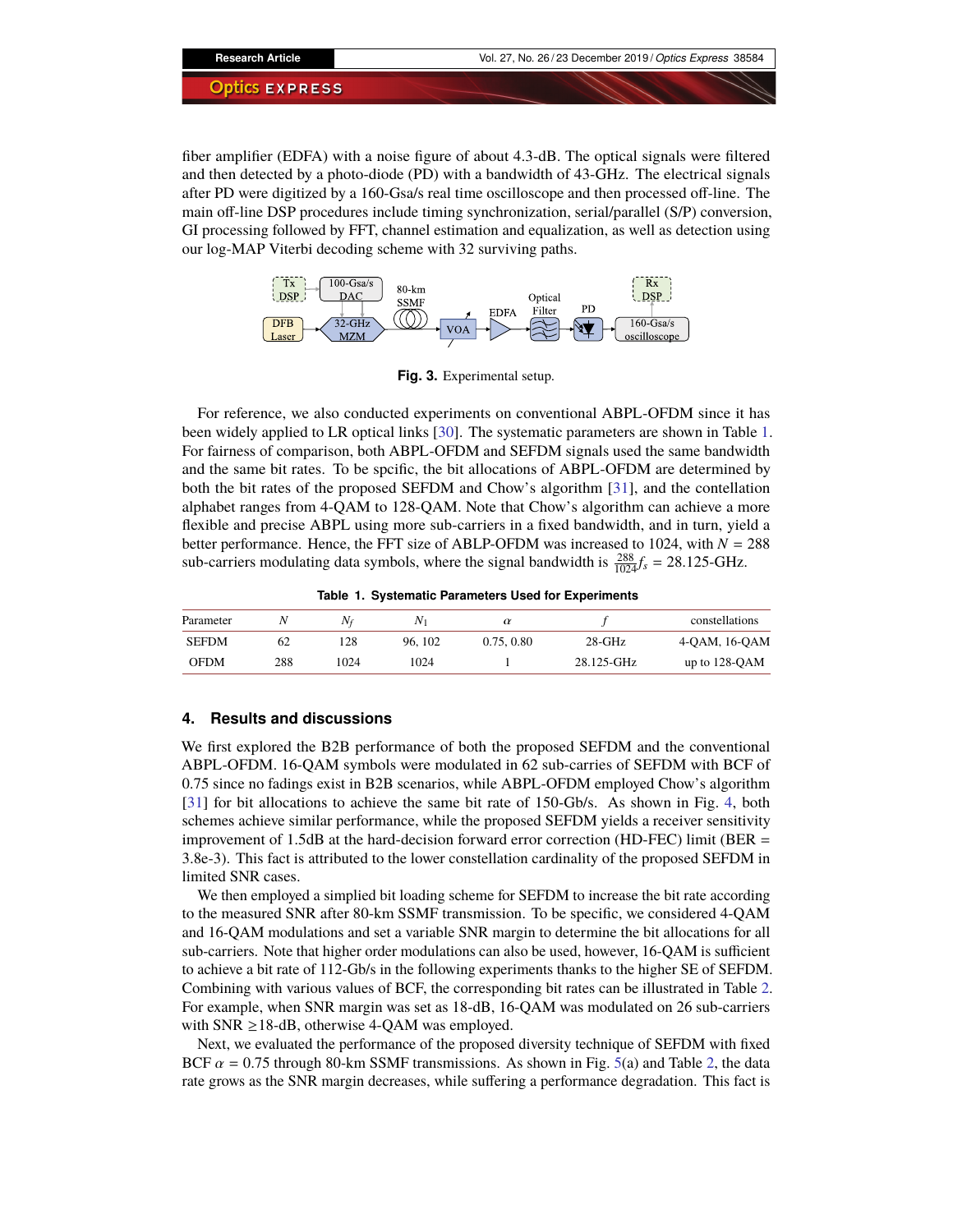

<span id="page-6-1"></span><span id="page-6-0"></span>**Fig. 4.** B2B performance of the proposed SEFDM and ABPL-OFDM.

**Table 2. Bit allocations and bit rates using the simplified bit loading scheme**

| SNR Margin (dB)       | 16.0   | 16.5   | 17.0   | 17.0   | 18.0   | 18.5  |
|-----------------------|--------|--------|--------|--------|--------|-------|
| number of 16-OAM      | 36     | 34     | 30     | 30     | 26     | 20    |
| number of 4-OAM       | 26     | 28     | 32     | 32     | 36     | 42    |
| <b>BCF</b>            | 0.80   | 0.75   | 0.75   | 0.80   | 0.75   | 0.80  |
| Raw bit rate $(Gb/s)$ | 107.19 | 112.00 | 107.33 | 100.63 | 102.67 | 89.69 |

expected since more 16-QAM symbols are used in small SNR margin cases. Nevertheless, ROP of no more than −12.8dBm can be achieved at the HD-FEC limit in 112-Gb/s case.



<span id="page-6-2"></span>**Fig. 5.** (a) BER performance of the proposed diversity technique using SEFDM with  $\alpha$  = 0.75 after 80-km SSMF transmission for various bit rates. (b) Estimated 4-QAM signal distributions with and without MRC.

In order to validate the effectiveness of the SEFDM-based diversity technique, Figure [5\(](#page-6-2)b) shows the distributions of the estimated 4-QAM signals with and without MRC in 112-Gb/s case at ROP of −11.8dBm. Clearly, the signal distribution with MRC in (11) is much more distinguishable, which indicates the robust tolerance to CD effects of the proposed scheme.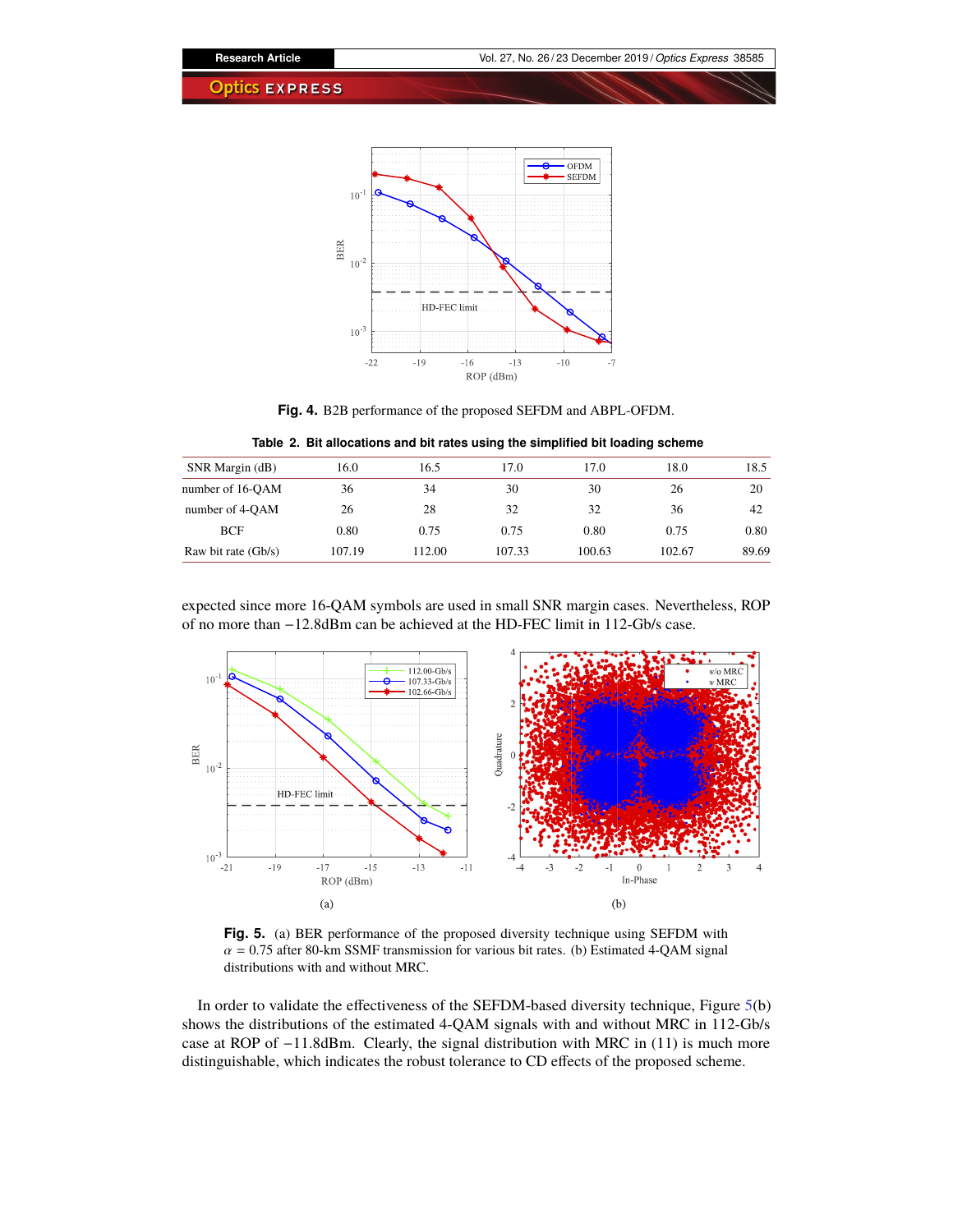We then explored the effect of BCF to the diversity performance in SEFDM systems. For fairness of comparison, bit rates of approximate 107.19-Gb/s and 107.33-Gb/s were considered with  $\alpha = 0.80$  and  $\alpha = 0.75$ , respectively. As shown in Fig. [6,](#page-7-0) SEFDM with  $\alpha = 0.75$  outperforms that with  $\alpha = 0.80$ . This fact is reasonable since a smaller BCF can benefit more from the diversity gain and mitigate the CD effects more efficiently.



<span id="page-7-0"></span>**Fig. 6.** BER performance of the proposed diversity technique using SEFDM after 80-km SSMF transmission at approximate bit rates with various BCFs.

To gain an insight into the performance of the proposed SEFDM-based diversity technique at various BCFs, Figs. [7\(](#page-7-1)a) and 7(b) plot the measured SNR with and without MRC at  $\alpha = 0.80$  and  $\alpha$  = 0.75, respectively. We can see that the maximum SNR improvement reaches 11.5-dB when  $\alpha$  = 0.80, while a 12.2-dB SNR gain can be achieved in case of  $\alpha$  = 0.75 with a SNR penalty of up to 2.38-dB in high SNR scenarios. The above results are expected and consistent with simulations and corresponding analysis, i.e., reducing BCF can improve the immunity to power fading while suffering from noise amplification due to the increased level of ICI. This leads to SNR degradation, especially for high order modulations. Based on extensive simulations and experiments, an appropriate range of BCF from 0.75 to 0.80 is recommended for the simplified bit loading scheme with modulation order up to 16-QAM.



<span id="page-7-1"></span>**Fig. 7.** Comparison between the measured receiver SNR with and without MRC. (a)  $\alpha = 0.80$ . (b)  $\alpha = 0.75$ .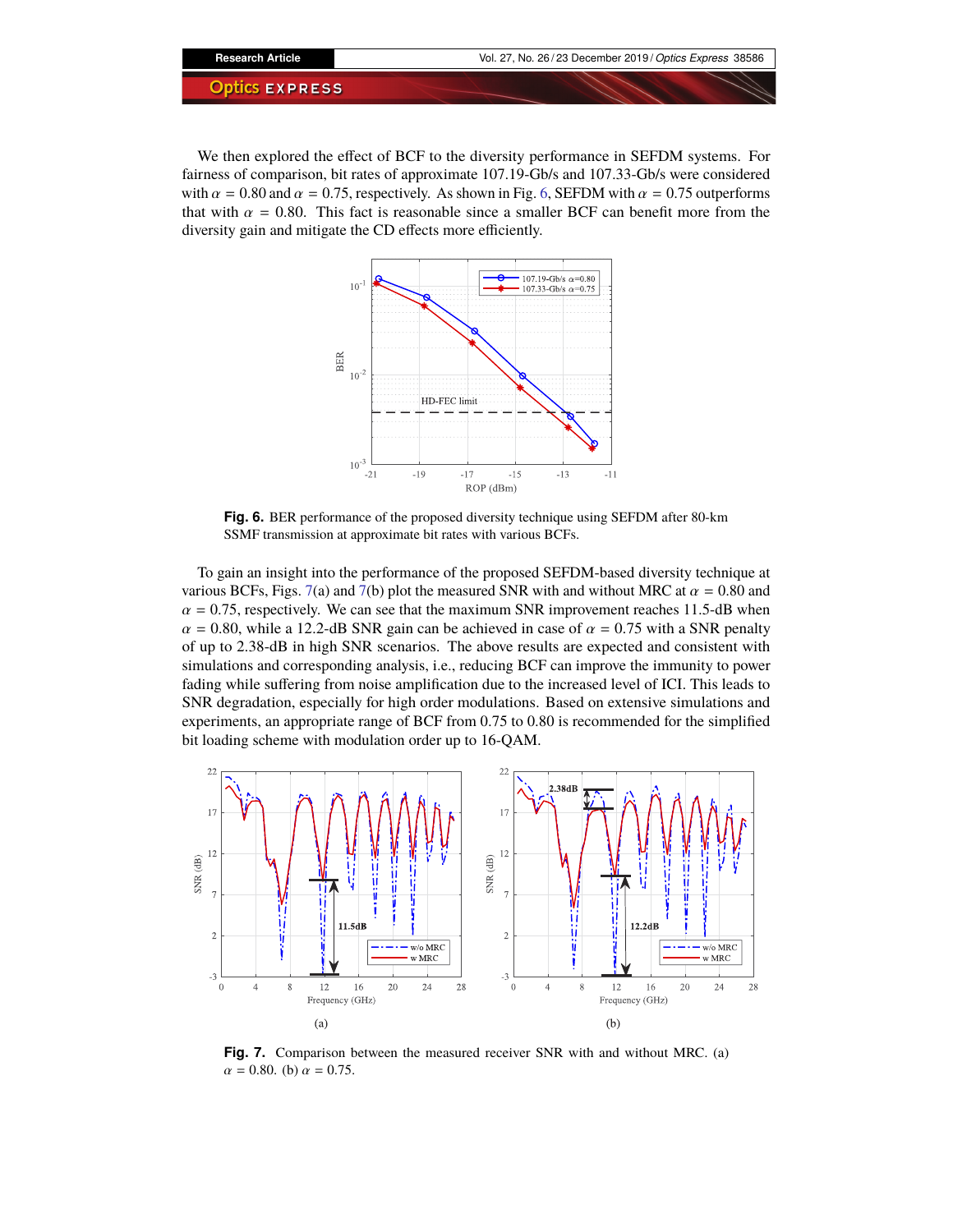We further demonstrated the performance comparison between SEFDM with the proposed diversity technique and the conventional ABPL-OFDM through 80-km SSMF. As shown in Fig. [8\(](#page-8-0)a), the proposed SEFDM achieves a significant improvement of receiver sensitivity compared with OFDM at the HD-FEC limit, where both schemes achieve the same bit rate of 112-Gb/s using 28-GHz bandwidth. This is attributed to the diversity gain that improves the receiver SNR in the fadings, as well as low-order modulations (up to 16-QAM) that guarantees the favorable performance.



<span id="page-8-0"></span>**Fig. 8.** (a) BER comparison between SEFDM with the proposed diversity technique and ABPL-OFDM at a bit rate of 112-Gb/s. (b) Measured systematic SNR and bit allocations of SEFDM. (c) Measured systematic SNR and bit allocations of OFDM. (d) BER performance of both schemes at a ROP of −11.8dBm.

In addition, the measured SNR and bit allocations of the proposed SEFDM and ABPL-OFDM are depicted in Figs.  $8(b)$  $8(b)$  and  $8(c)$ , respectively. Thanks to the diversity gain, SEFDM can modulate symbols in the whole 28-GHz band, even in those suffering from power fading induced by CD, which improves the effective payloads. On the contrary, ABPL-OFDM has to abandon sub-carriers with relatively low SNR, otherwise it might significantly degrades the ultimate performance. As a consequence, more bits should be allocated on the other sub-carriers to achieve the target bit rate, which requires high SNR to enable high-order constellations. In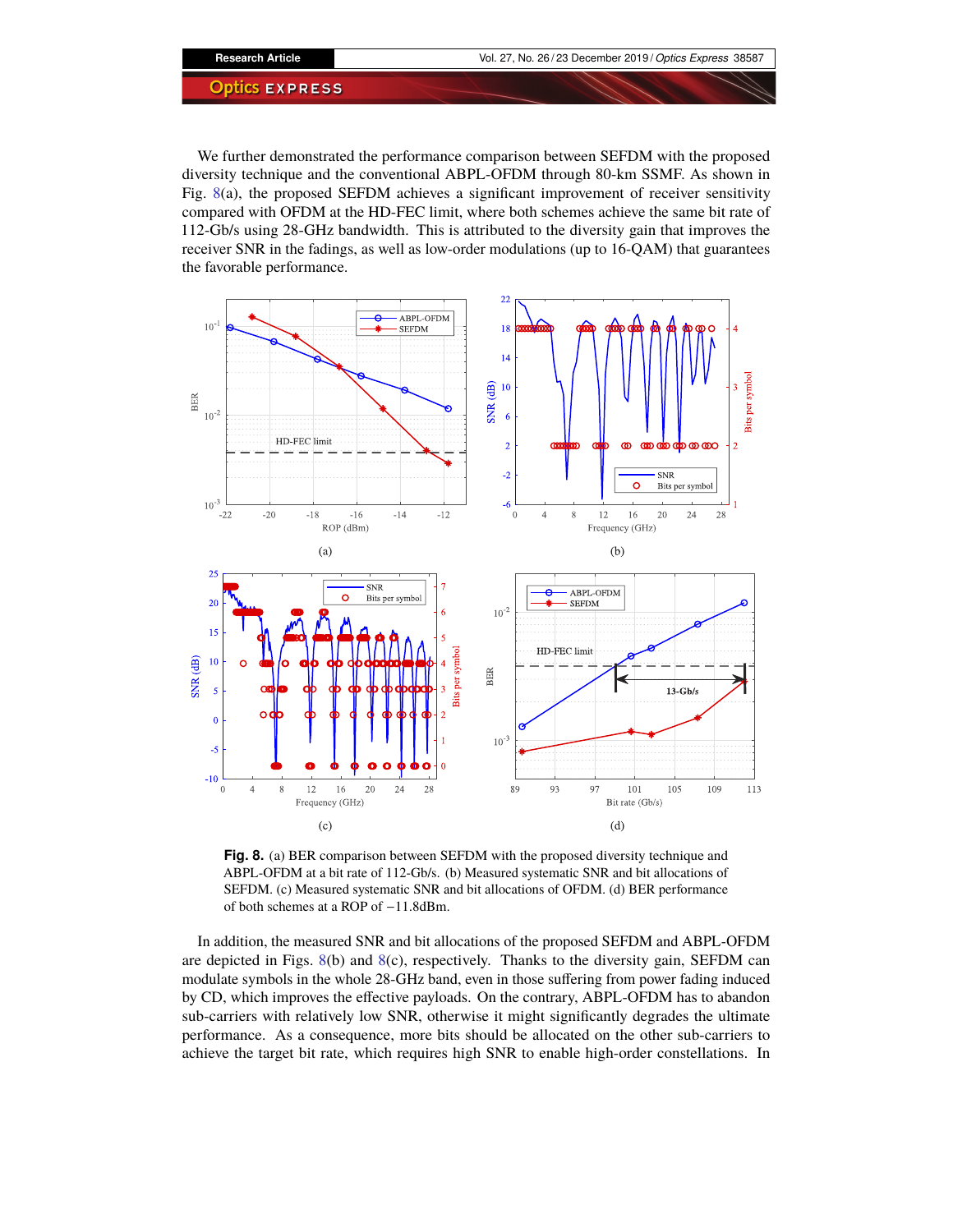practice, however, SNR is limited, where SEFDM with simplified bit loading scheme shows the competence.

Finally, we evaluated the performance of both schemes at various bit rates. As shown in Fig. [8\(](#page-8-0)d), SEFDM with the proposed diversity technique outperforms ABPL-OFDM at the same bit rates, and performs fairly robust to the bit rate. In the case of HD-FEC limit, the proposed SEFDM yields more than 12% increment of bit rate in comparison with ABPL-OFDM. All the results above validate the superiority of the proposed SEFDM.

#### **5. Conclusion**

We have experimentally demonstrated an optical SEFDM IM/DD LR transmission, which can achieve a higher SE while offering a superior performance against the CD-induced power fading effects in comparison with OFDM. To mitigate the power fading, we proposed a diversity technique by taking advantage of ICI dispersion across adjacent sub-carriers based on MRC. We further performed simplified bit loading and the log-MAP Viterbi decoding to guarantee the bit rate and ML performance, respectively. We show through simulations that the proposed diversity technique can effectively reduce the effect of power fading on sub-carriers, and thereby, significantly improves the systematic SNR. In experimental study, we successfully demonstrated a 112-Gb/s SEFDM IM/DD transmission over 80-km SSMF with the proposed diversity technique, using only 28-GHz bandwidth and up to 16-QAM modulation. Under the same SE and bit rate, the proposed SEFDM outperforms the conventional ABPL-OFDM, which indicates the superiority of SFEDM in LR applications.

# **Appendix: proof of Proposition 1**

*Proposition* 1 can be charaterized by

$$
\text{var}\{|G_k(\alpha_1)|^2\} \ge \text{var}\{|G_k(\alpha_2)|^2\}, \forall \alpha_1 > \alpha_2,\tag{14}
$$

where

$$
\text{var}\{|G_k(\alpha)|^2\} = \sum_{k=0}^{N_f-1} |G_k(\alpha)|^4 - \mu^2(\alpha),\tag{15}
$$

where  $\mu(\alpha)$  denotes the mean of  $\{ |G_k(\alpha)|^2 \}$ .<br>It has been demonstrated in [24] that  $\mu(\alpha)$ 

It has been demonstrated in [\[24\]](#page-12-12) that  $\mu(\alpha_i) = \mu(\alpha_i)$ ,  $\forall i, j$ , and thereby, (14) is identical to

$$
\sum_{k=0}^{N_f-1} |G_k(\alpha_1)|^4 \ge \sum_{k=0}^{N_f-1} |G_k(\alpha_2)|^4.
$$
 (16)

Due to the circulant property of  $\{W_{n,k}\}\$ , recall (13) that

$$
|G_k|^2 = \frac{|W_{0,k}|^2}{\alpha} \otimes |H_k|^2, \qquad (17)
$$

where ⊗ denotes circulant convolution. As will be elaborated in *Lemma* 1 and *Lemma* 2,  $\sum_{k=0}^{N_f-1} |G_k(\alpha_1)|^4$  is propotional to the variance of weights  $\left\{\frac{|W_{0,k}|^2}{\alpha}\right\}$ .

**Lemma 1** *Larger*  $\alpha$  *results in larger variance of the weights*  $\frac{|W_{0,k}|^2}{\alpha}$  $\frac{0,k}{\alpha}$ ,  $k = 0, 1, \ldots, N_f - 1$ , *i.e.*,  $\forall \alpha_1 > \alpha_2$ , we have

$$
\sum_{k=0}^{N_f-1} \left| \frac{|W_{0,k}(\alpha_1)|^2}{\alpha_1} \right|^2 > \sum_{k=0}^{N_f-1} \left| \frac{|W_{0,k}(\alpha_2)|^2}{\alpha_2} \right|^2,
$$
\n(18)

where  $W_{0,k}(\alpha_1)$  and  $W_{0,k}(\alpha_2)$  denote  $W_{0,k}$  at  $\alpha_1$  and  $\alpha_2$ , respectively.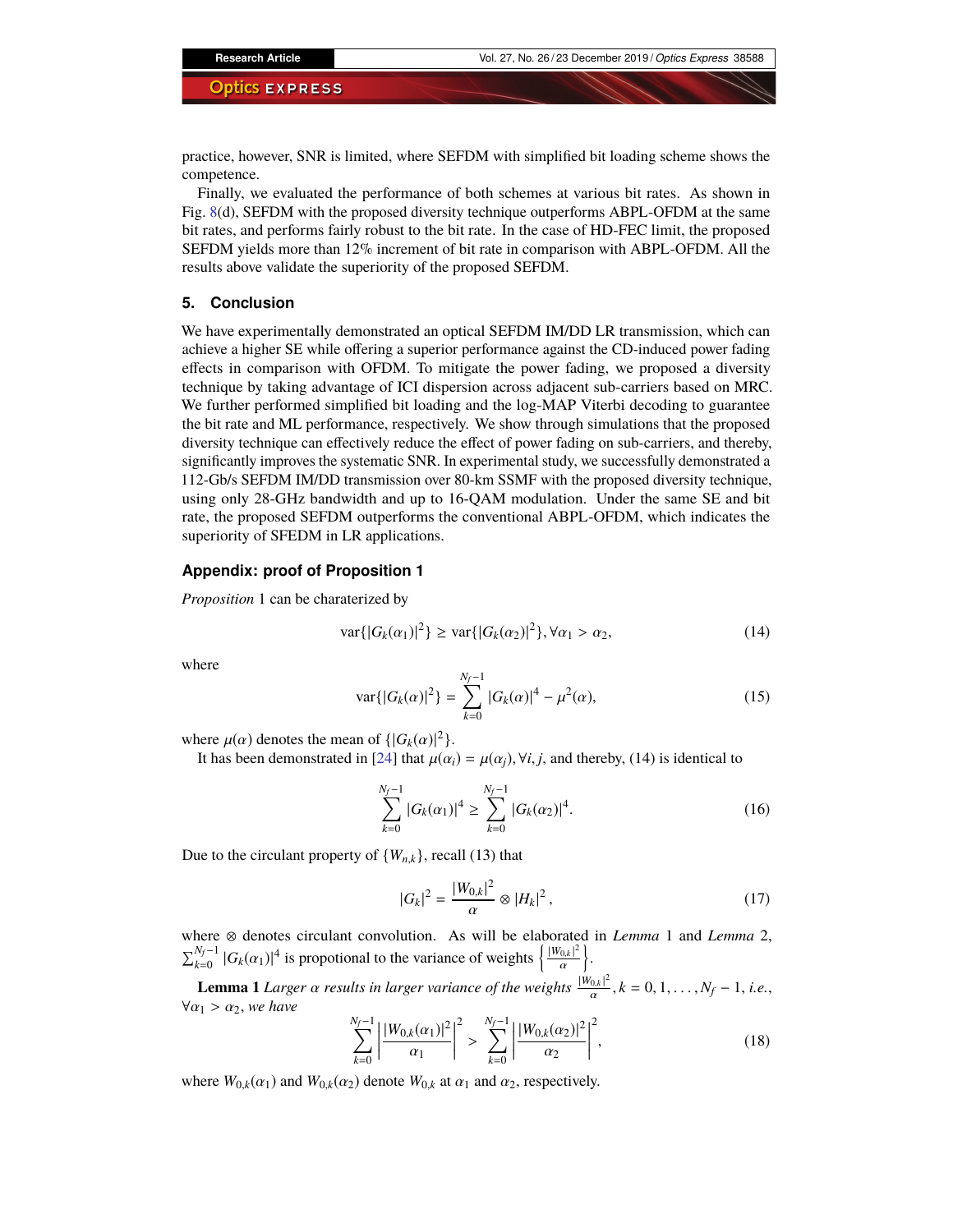*Proof:* Define **w**<sub>1</sub> and **w**<sub>2</sub> as the *N<sub>f</sub>*-dimension IDFT results of {*W*<sub>0,*k*</sub>} and {*W*<sup>\*</sup><sub>0,*k*</sub>}, respectively, we have

$$
\mathbf{w}_1 = \frac{1}{\sqrt{N_f N_1}} [1, \dots, 1, 0, \dots, 0]^T,
$$
\n(19)

and

$$
\mathbf{w}_2 = \frac{1}{\sqrt{N_f N_1}} [1, 0, \dots, 0, 1, \dots, 1]^T,
$$
\n(20)

where the numbers of 1 and 0 are  $N_1$  and  $N_f - N_1$ , respectively. Define  $\mathbf{w} = \mathbf{w}_1 \otimes \mathbf{w}_2$ , and thus, the *n*-th element of **w** reads

$$
w_n = \frac{1}{N_f N_1} \max \left( \left| n - \frac{N_f}{2} \right| + N_1 - \frac{N_f}{2}, 2N_1 - N_f, 0 \right). \tag{21}
$$

Recall that  $N_1 = \alpha N_f$ , we can rewrite (21) as a function of  $\alpha$ 

$$
w_n(\alpha) = \frac{1}{N_f} \max\left(1 - \frac{\beta}{\alpha}, 2 - \frac{1}{\alpha}, 0\right)
$$
 (22)

where

$$
\beta = \begin{cases}\n1 - \frac{n}{N_f} & n \ge \frac{N_f}{2} \\
\frac{n}{N_f} & n < \frac{N_f}{2}\n\end{cases}.
$$
\n(23)

Obviously,  $w_n(\alpha)$  is a monotonically increasing function of  $\alpha$ , i.e.,  $\forall \alpha_1 > \alpha_2$ , we have

$$
w_n(\alpha_1) > w_n(\alpha_2). \tag{24}
$$

In the light of Parseval's theorem, we have

$$
\sum_{k=0}^{N_f-1} \left| \frac{|W_{n,k}(\alpha_1)|^2}{\alpha_1} \right|^2 = N_f \sum_{k=0}^{N_f-1} |w_n(\alpha_1)|^2 > N_f \sum_{k=0}^{N_f-1} |w_n(\alpha_2)|^2 = \sum_{k=0}^{N_f-1} \left| \frac{|W_{n,k}(\alpha_2)|^2}{\alpha_2} \right|^2,
$$
 (25)

which leads to (18) and completes the proof of *Lemma* 1.

**Lemma 2** Suppose that  $\{a_n\}$ ,  $\{b_n\}$  and  $\{c_n\}$ ,  $n = 0, 1, ..., N_f - 1$  are non-negative real numbers meeting  $\sum_{n=0}^{N_f-1} b_n = \sum_{n=0}^{N_f-1} c_n = 1$ , and  $\sum_{n=0}^{N_f-1} b_n^2 < \sum_{n=0}^{N_f-1} c_n^2$ , we have

$$
\sum_{n=0}^{N_f-1} (b_n \otimes a_n)^2 \le \sum_{n=0}^{N_f-1} (c_n \otimes a_n)^2.
$$
 (26)

*Proof:* Since  $\sum_{n=0}^{N_f-1} b_n = \sum_{n=0}^{N_f-1} c_n = 1$ , and  $\sum_{n=0}^{N_f-1} b_n^2 < \sum_{n=0}^{N_f-1} c_n^2$ , we have

$$
\sum_{n=0}^{N_f-1} \left( c_n^2 - b_n^2 \right) = 2 \sum_{i=0}^{N_f-1} \sum_{j=i+1}^{N_f-1} \left( b_i b_j - c_i c_j \right) \tag{27}
$$

According to the defination circulant convolution, we have

$$
\sum_{n=0}^{N_f-1} (c_n \otimes a_n)^2
$$
\n
$$
= \left(\sum_{n=0}^{N_f-1} c_n^2 \right) \left(\sum_{m=0}^{N_f-1} a_m^2 \right) + 2 \sum_{i=0}^{N_f-1} \sum_{j=i+1}^{N_f-1} c_i c_j \sum_{k=0}^{N_f-1} a_k a_{(k+j-i)} \mod N_f
$$
\n
$$
= \left(\sum_{n=0}^{N_f-1} b_n^2 \right) \left(\sum_{m=0}^{N_f-1} a_m^2 \right) + \left(\sum_{n=0}^{N_f-1} \left(c_n^2 - b_n^2 \right) \right) \left(\sum_{m=0}^{N_f-1} a_m^2 \right) + 2 \sum_{i=0}^{N_f-1} \sum_{j=i+1}^{N_f-1} c_i c_j \sum_{k=0}^{N_f-1} a_k a_{(k+j-i)} \mod N_f.
$$
\n(28)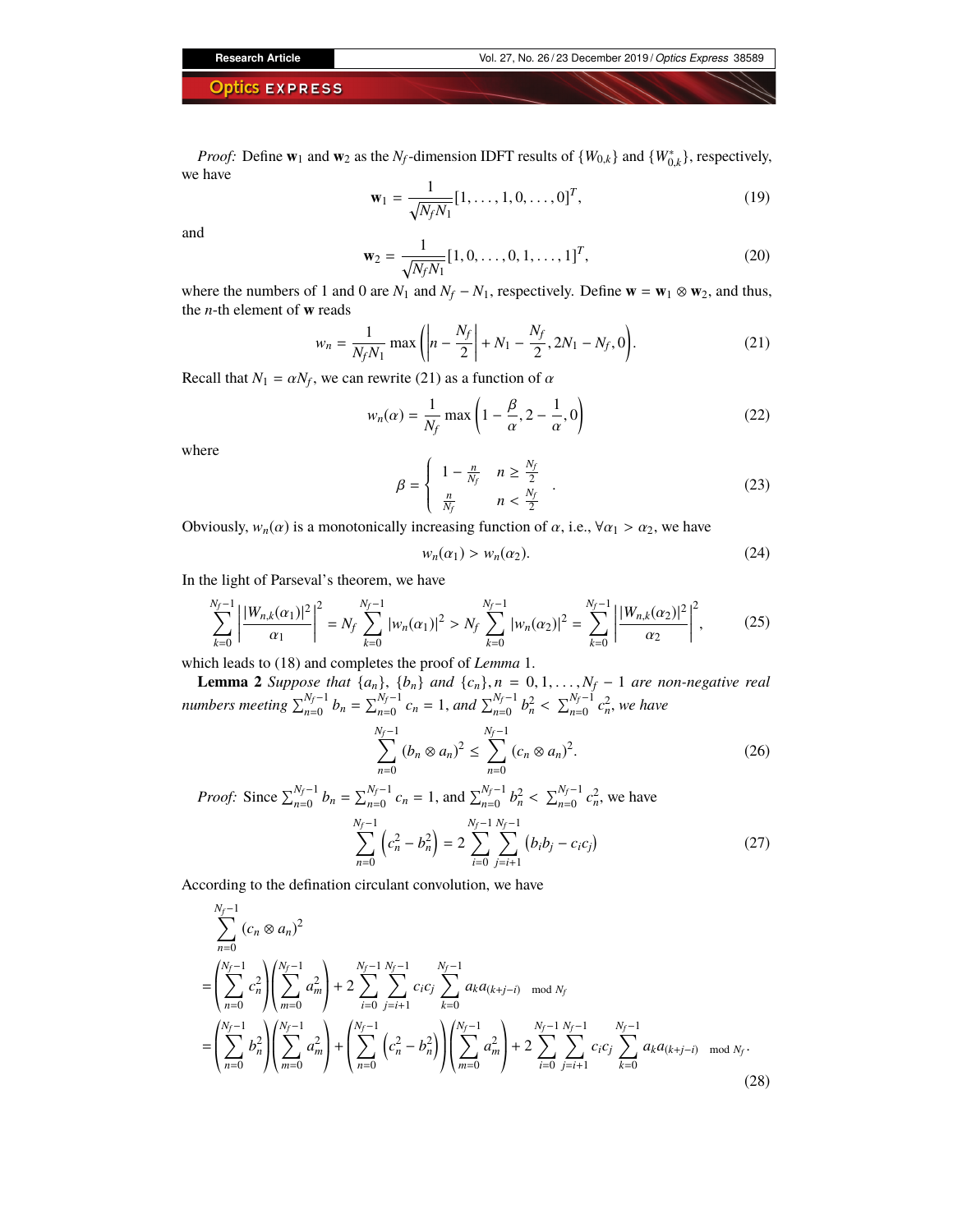Recall (27), we have

$$
\begin{aligned}\n&\left(\sum_{n=0}^{N_f-1} \left(c_n^2 - b_n^2\right)\right) \left(\sum_{m=0}^{N_f-1} a_m^2\right) \\
&= 2 \left(\sum_{i=0}^{N_f-1} \sum_{j=i+1}^{N_f-1} \left(b_i b_j - c_i c_j\right)\right) \left(\sum_{m=0}^{N_f-1} a_m^2\right) \\
&\ge 2 \left(\sum_{i=0}^{N_f-1} \sum_{j=i+1}^{N_f-1} \left(b_i b_j - c_i c_j\right)\right) \left(\sum_{k=0}^{N_f-1} a_k a_{(k+j-i)} \mod N_f\right),\n\end{aligned} \tag{29}
$$

and thus,

$$
\sum_{n=0}^{N_f-1} (c_n \otimes a_n)^2
$$
\n
$$
\geq \left( \sum_{n=0}^{N_f-1} b_n^2 \right) \left( \sum_{m=0}^{N_f-1} a_m^2 \right) + 2 \sum_{i=0}^{N_f-1} \sum_{j=i+1}^{N_f-1} c_i c_j \sum_{k=0}^{N_f-1} a_k a_{(k+j-i)} \mod N_f
$$
\n
$$
+ 2 \sum_{i=0}^{N_f-1} \sum_{j=i+1}^{N_f-1} (b_i b_j - c_i c_j) \left( \sum_{k=0}^{N_f-1} a_k a_{(k+j-i)} \mod N_f \right)
$$
\n
$$
= \left( \sum_{n=0}^{N_f-1} b_n^2 \right) \left( \sum_{m=0}^{N_f-1} a_m^2 \right) + 2 \sum_{i=0}^{N_f-1} \sum_{j=i+1}^{N_f-1} b_i b_j \sum_{k=0}^{N_f-1} a_k a_{(k+j-i)} \mod N_f
$$
\n
$$
= \sum_{n=0}^{N_f-1} (b_n \otimes a_n)^2
$$
\n(30)

This completes the proof of *Lemma* 2.

Recall (17) that  $|G_k|^2$  is in fact the circulant convolution of  $\frac{|W_{0,k}|^2}{\alpha}$  $rac{|0_k|^2}{\alpha}$  and  $|H_k|^2$ , and thus  $\sum_{k=0}^{N_f-1} |G_k(\alpha_1)|^4 > \sum_{k=0}^{N_f-1} |G_k(\alpha_2)|^4$  in the light of *Lemma* 1 and *Lemma* 2, which leads to (14) and completes the proof of the Proposition.

# **Funding**

National Natural Science Foundation of China (61471176); National Key R&D Program of China (2018YFB1801701); Industry-Academia-Research Innovation Project of Blue-Fire of Ministry of Education of the People's Republic of China (CXZJHZ201705); Natural Science Foundation of Guangdong Province (2018A030313990, 2019A1515011940); Science and Technology Planning Project of Guangdong Province (2017A010101015, 2017B030308009, 2017KZ010101); Tip-top Scientific and Technical Innovative Youth Talents of Guangdong Special Support Program (2016TQ03X100); BLUEDON Information Security Technologies Co. (LD20170204, LD20170207).

# **Disclosures**

The authors declare no conflicts of interest.

# **References**

<span id="page-11-0"></span>1. Q. Zhang, N. Stojanovic, C. Xie, C. Prodaniuc, and P. Laskowski, "Transmission of single lane 128 Gbit/s PAM-4 signals over an 80 km SSMF link, enabled by DDMZM aided dispersion pre-compensation," [Opt. Express](https://doi.org/10.1364/OE.24.024580) **24**(21), 24580–24591 (2016).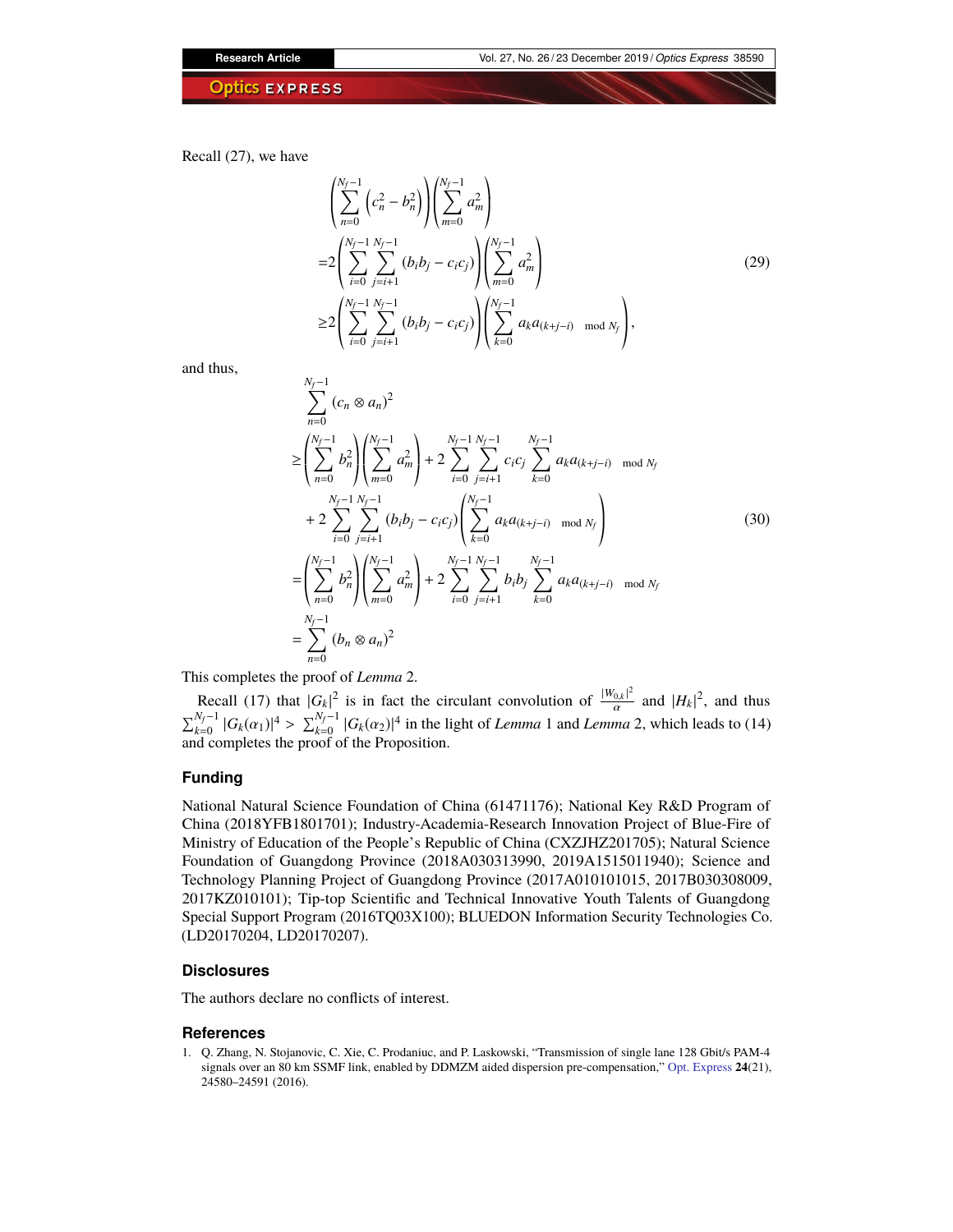- 2. K. Zhong, X. Zhou, Y. Wang, J. Huo, H. Zhang, L. Zeng, C. Yu, A. P. T. Lau, and C. Lu, "Amplifier-less transmission of 56Gbit/s PAM4 over 60km using 25Gbps EML and APD," in *Optical Fiber Communication Conference*, (Optical Society of America, 2017), pp. Tu2D–1.
- <span id="page-12-0"></span>3. S. Ullah, R. Ullah, A. Khan, H. A. Khalid, Q. Zhang, Q. Tian, F. Khan, and X. Xin, "Optical multi-wavelength source for single feeder fiber using suppressed carrier in high capacity LR-WDM-PON," [IEEE Access](https://doi.org/10.1109/ACCESS.2018.2880426) **6**, 70674–70684 (2018).
- <span id="page-12-1"></span>4. A. Yekani and L. A. Rusch, "Interplay of bit rate, linewidth, bandwidth, and reach on optical dmt and pam with imdd," [IEEE Trans. Commun.](https://doi.org/10.1109/TCOMM.2019.2892756) **67**(4), 2908–2913 (2019).
- <span id="page-12-2"></span>5. X. Chen, C. Antonelli, S. Chandrasekhar, G. Raybon, J. Sinsky, A. Mecozzi, M. Shtaif, and P. Winzer, "218-Gb/s single-wavelength, single-polarization, single-photodiode transmission over 125-km of standard singlemode fiber using Kramers-Kronig detection," in *Optical Fiber Communication Conference*, (Optical Society of America, 2017), pp. Th5B–6.
- 6. Z. Li, M. S. Erkılınç, K. Shi, E. Sillekens, L. Galdino, B. C. Thomsen, P. Bayvel, and R. I. Killey, "SSBI mitigation and the Kramers–Kronig scheme in single-sideband direct-detection transmission with receiver-based electronic dispersion compensation," [J. Lightwave Technol.](https://doi.org/10.1109/JLT.2017.2684298) **35**(10), 1887–1893 (2017).
- 7. T. M. Hoang, Q. Zhuge, Z. Xing, M. Sowailem, M. Morsy-Osman, and D. V. Plant, "Single wavelength 480 Gb/s direct detection transmission over 80 km SSMF enabled by Stokes vector receiver and reduced-complexity SSBI cancellation," in *2018 Optical Fiber Communications Conference and Exposition (OFC)*, (IEEE, 2018), pp. 1–3.
- 8. B. J. Schmidt, A. J. Lowery, and J. Armstrong, "Experimental demonstrations of electronic dispersion compensation for long-haul transmission using direct-detection optical OFDM," [J. Lightwave Technol.](https://doi.org/10.1109/JLT.2007.913017) **26**(1), 196–203 (2008).
- 9. S. Fu, C. Chen, F. Gao, X. Li, L. Deng, M. Tang, and D. Liu, "Digital chromatic dispersion pre-management enabled single-lane 112 Gb/s PAM-4 signal transmission over 80 km SSMF," [Opt. Lett.](https://doi.org/10.1364/OL.43.001495) **43**(7), 1495–1498 (2018).
- 10. Z. Liu, G. Hesketh, B. Kelly, J. O'Carroll, R. Phelan, D. J. Richardson, and R. Slavík, "Optical injection-locked directly modulated lasers for dispersion pre-compensated direct-detection transmission," [J. Lightwave Technol.](https://doi.org/10.1109/JLT.2018.2866832) **36**(20), 4967–4974 (2018).
- <span id="page-12-3"></span>11. X. Chen, A. Li, D. Che, Q. Hu, Y. Wang, J. He, and W. Shieh, "Block-wise phase switching for double-sideband direct detected optical OFDM signals," [Opt. Express](https://doi.org/10.1364/OE.21.013436) **21**(11), 13436–13441 (2013).
- <span id="page-12-4"></span>12. A. Li, D. Che, X. Chen, Q. Hu, Y. Wang, and W. Shieh, "61 Gbits/s direct-detection optical OFDM based on blockwise signal phase switching with signal-to-signal beat noise cancellation," [Opt. Lett.](https://doi.org/10.1364/OL.38.002614) **38**(14), 2614–2616 (2013). 13. J. Armstrong, "OFDM for optical communications," [J. Lightwave Technol.](https://doi.org/10.1109/JLT.2008.2010061) **27**(3), 189–204 (2009).
- <span id="page-12-6"></span><span id="page-12-5"></span>14. J. Zhao and L.-K. Chen, "Adaptively loaded IM/DD optical OFDM based on set-partitioned QAM formats," [Opt.](https://doi.org/10.1364/OE.25.009368) [Express](https://doi.org/10.1364/OE.25.009368) **25**(8), 9368–9377 (2017).
- <span id="page-12-7"></span>15. W. A. Ling and I. Lyubomirsky, "Electronic dispersion compensation in a 50 Gb/s optically unamplified directdetection receiver enabled by vestigial-sideband orthogonal frequency division multiplexing," [Opt. Express](https://doi.org/10.1364/OE.22.006984) **22**(6), 6984–6995 (2014).
- <span id="page-12-8"></span>16. E. Bedeer, O. A. Dobre, M. H. Ahmed, and K. E. Baddour, "Joint optimization of bit and power loading for multicarrier systems," [IEEE Wirel. Commun. Lett.](https://doi.org/10.1109/WCL.2013.052813.130085) **2**(4), 447–450 (2013).
- 17. O. Narmanlioglu, R. C. Kizilirmak, T. Baykas, and M. Uysal, "Link adaptation for MIMO OFDM visible light communication systems," [IEEE Access](https://doi.org/10.1109/ACCESS.2017.2771333) **5**, 26006–26014 (2017).
- <span id="page-12-9"></span>18. J. Lian, Y. Gao, and D. Lian, "Variable pulse width unipolar orthogonal frequency division multiplexing for visible light communication systems," [IEEE Access](https://doi.org/10.1109/ACCESS.2019.2902891) **7**, 31022–31030 (2019).
- <span id="page-12-10"></span>19. B. Yu, C. Guo, L. Yi, H. Zhang, J. Liu, X. Dai, A. P. T. Lau, and C. Lu, "150-Gb/s SEFDM IM/DD transmission using log-MAP Viterbi decoding for short reach optical links," [Opt. Express](https://doi.org/10.1364/OE.26.031075) **26**(24), 31075–31084 (2018).
- 20. I. Darwazeh, T. Xu, T. Gui, Y. Bao, and Z. Li, "Optical SEFDM system; bandwidth saving using non-orthogonal sub-carriers," [IEEE Photonics Technol. Lett.](https://doi.org/10.1109/LPT.2013.2293874) **26**(4), 352–355 (2014).
- 21. J. Huang, Q. Sui, Z. Li, and F. Ji, "Experimental demonstration of 16-QAM DD-SEFDM with cascaded BPSK iterative detection," [IEEE Photonics J.](https://doi.org/10.1109/JPHOT.2016.2552480) **8**(3), 1–9 (2016).
- 22. J. Zhou, Q. Wang, J. Wei, Q. Cheng, T. Zhang, Z. Yang, A. Yang, Y. Lu, and Y. Qiao, "Faster-than-Nyquist non-orthogonal frequency-division multiplexing for visible light communications," [IEEE Access](https://doi.org/10.1109/ACCESS.2018.2820100) **6**, 17933–17941 (2018).
- <span id="page-12-11"></span>23. M. Jia, Z. Yin, Q. Guo, G. Liu, and X. Gu, "Waveform design of zero head DFT spread spectral efficient frequency division multiplexing," [IEEE Access](https://doi.org/10.1109/ACCESS.2017.2740267) **5**, 16944–16952 (2017).
- <span id="page-12-12"></span>24. B. Yu, H. Zhang, X. Hong, C. Guo, A. P. T. Lau, C. Lu, and X. Dai, "Channel equalisation and data detection for SEFDM over frequency selective fading channels," [IET Commun.](https://doi.org/10.1049/iet-com.2018.5114) **12**(18), 2315–2323 (2018).
- <span id="page-12-13"></span>25. B. Yu, L. Yi, C. Guo, J. Liu, X. Dai, A. P. T. Lau, and C. Lu, "Dispersion tolerant 66.7-Gb/s SEFDM IM/DD transmission over 77-km SSMF," in *2018 European Conference on Optical Communication (ECOC)*, (IEEE, 2018), pp. 1–3.
- <span id="page-12-14"></span>26. S. J. Heydari, M. F. Naeiny, and F. Marvasti, "Iterative detection with soft decision in spectrally efficient FDM systems," arXiv preprint arXiv:1304.4003 (2013).
- <span id="page-12-15"></span>27. S. Osaki, M. Nakao, T. Ishihara, and S. Sugiura, "Differentially modulated spectrally efficient frequency-division multiplexing," [IEEE Signal Process. Lett.](https://doi.org/10.1109/LSP.2019.2918688) **26**(7), 1046–1050 (2019).
- <span id="page-12-16"></span>28. T. Xu, T. Xu, P. Bayvel, and I. Darwazeh, "Non-orthogonal signal transmission over nonlinear optical channels," [IEEE Photonics J.](https://doi.org/10.1109/JPHOT.2019.2904960) **11**(3), 1–13 (2019).